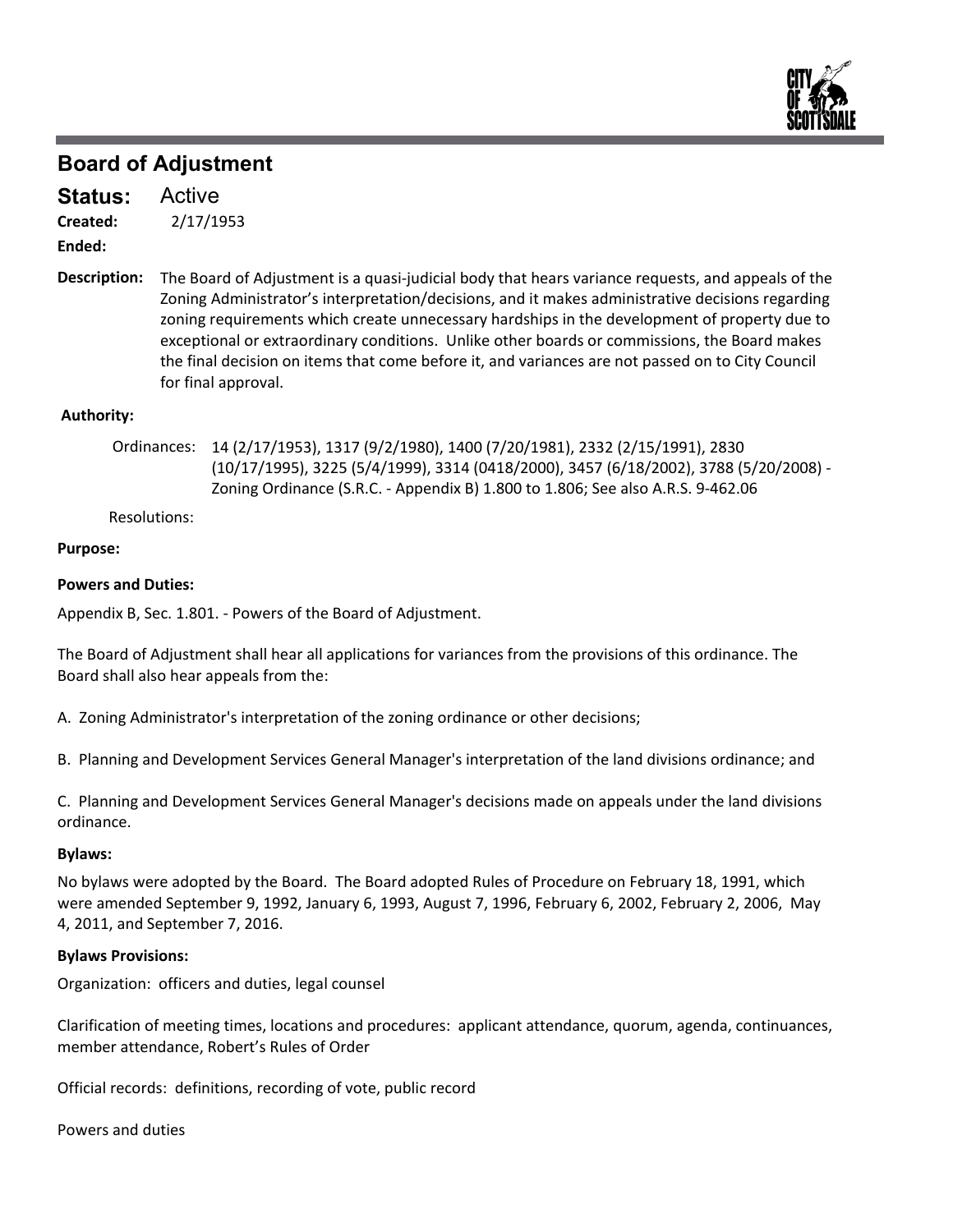#### Communications: ex parte, oral and written

# Rules and amendments

Absences (Bylaws): If a member is absent from three (3) consecutive hearings or 50% of regularly scheduled meetings during a calendar year without good cause and prior notice to the secretary or the Chair, the Chair shall, at his or her discretion, bring the matter before the Council for review.

**Bylaws Link:** http://www.scottsdaleaz.gov/Assets/ScottsdaleAZ/Boards/bylaws/Board+of+Adjustment.pdf

# **Notes:**

The Board of Adjustment was established on February 17, 1953 and the initial appointments were made on February 25, 1953.

**Associated Boards:** None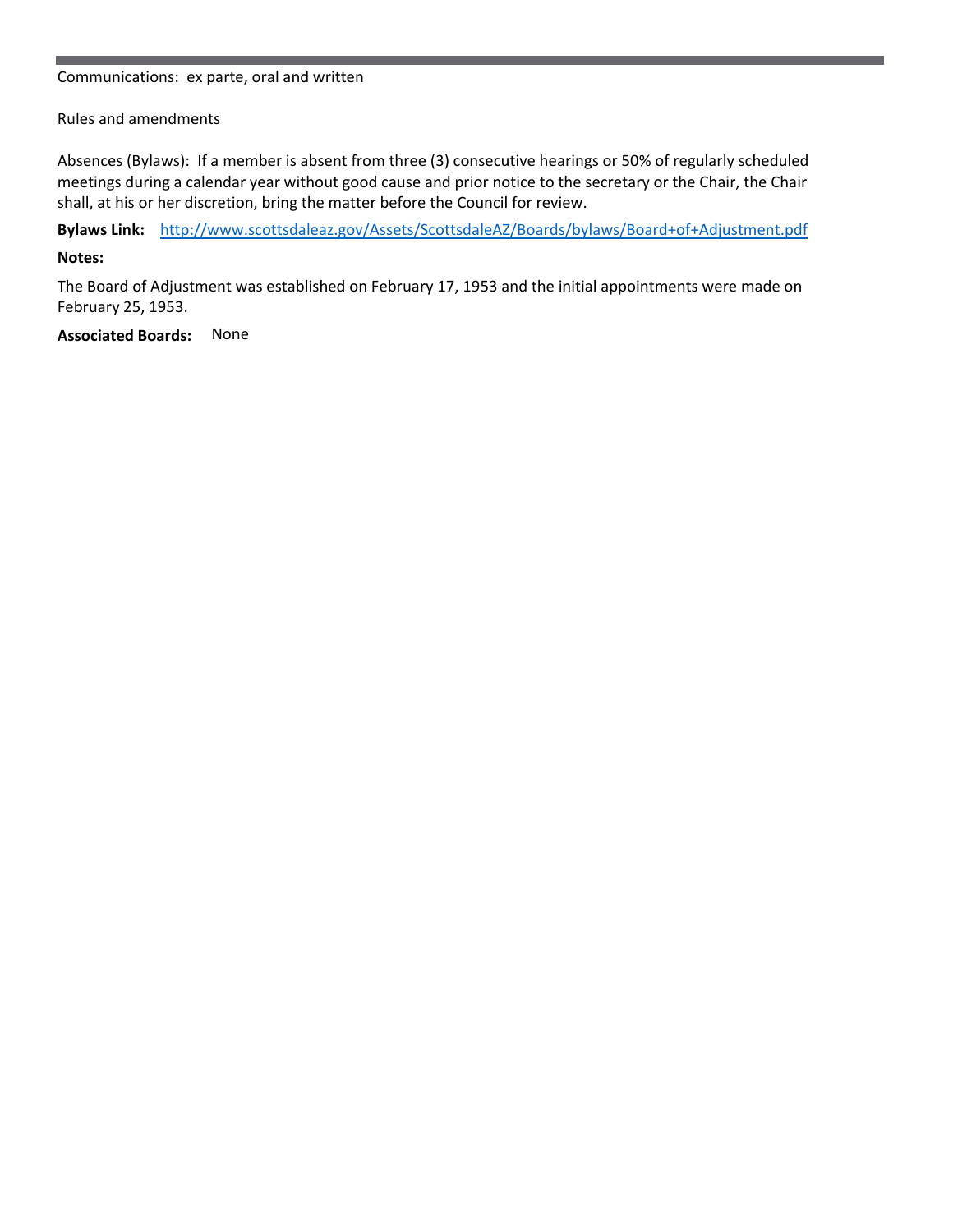| <b>Board of Adjustment</b>        |            |                                |               |
|-----------------------------------|------------|--------------------------------|---------------|
| <b>Membership Report</b>          |            | Date Appointed Term Begin Date | Term End Date |
| Jason Chocron - Current Member    | 12/4/2019  | 12/4/2019                      | 12/4/2022     |
| Conan Deady - Current Member      | 3/2/2021   | 3/20/2021                      | 3/20/2024     |
| Michael Gonzalez - Current Member | 5/22/2018  | 5/22/2018                      | 5/22/2024     |
|                                   | 5/18/2021  | 5/22/2021                      | 5/22/2024     |
| Daniel Ishac - Current Member     | 11/9/2021  | 11/9/2021                      | 11/9/2024     |
| Brian Kaufman - Current Member    | 11/28/2017 | 11/28/2017                     | 11/28/2020    |
|                                   | 12/7/2020  | 12/7/2020                      | 12/7/2023     |
| Matt Metz - Current Member        | 5/22/2012  | 5/22/2012                      | 5/22/2015     |
|                                   | 5/12/2015  | 5/22/2015                      | 5/22/2018     |
|                                   | 12/7/2020  | 12/7/2020                      | 12/7/2023     |
| Ryan Wagner - Current Member      | 5/18/2021  | 5/22/2021                      | 5/22/2024     |
|                                   |            |                                |               |
| William Adler                     | 4/9/2013   | 4/9/2013                       | 4/9/2016      |
| William Adler                     | 5/16/1972  | 5/16/1972                      | 4/1/1976      |
| M. Alper Adli                     | 11/12/2014 | 11/12/2014                     | 11/12/2017    |
|                                   | 11/28/2017 | 11/28/2017                     | 11/20/2020    |
| Dennis Alonso                     | 3/19/1996  | 3/19/1996                      | 5/17/1999     |
|                                   | 5/17/1999  | 5/17/1999                      | 5/17/2002     |
| Ann Arthur                        | 5/6/1986   | 5/6/1986                       | 6/6/1989      |
|                                   | 6/6/1989   | 6/6/1989                       | 6/1/1992      |
| <b>Bill Arthur</b>                | 8/11/1958  | 8/11/1958                      |               |
| Vera Marie Badertscher            | 4/20/1976  | 4/20/1976                      | 11/1/1977     |
| Leonard Barcelona                 | 8/4/1970   | 8/4/1970                       | 7/1/1972      |
| <b>Burt Barshay</b>               | 11/6/1973  | 11/6/1973                      | 7/18/1974     |
| Dana Belknap                      | 9/21/2015  | 9/21/2015                      | 2/7/2018      |
| Carl Bennett                      | 5/1/1967   | 5/1/1967                       | 10/30/1967    |
| John Berry                        | 7/21/1987  | 7/21/1987                      | 5/15/1990     |
|                                   | 5/15/1990  | 5/15/1990                      | 6/1/1993      |
| Art Beverage                      | 9/26/1962  | 9/26/1962                      | 11/5/1963     |
| Jean Black                        | 5/19/1970  | 5/19/1970                      | 9/19/1972     |
|                                   | 9/19/1972  | 9/19/1972                      | 5/7/1974      |
| William Bracken                   | 3/15/1966  | 3/15/1966                      | 9/6/1966      |
| F.L. (Ferd) Brand                 | 9/7/1976   | 9/7/1976                       | 11/6/1979     |
|                                   | 11/6/1979  | 11/6/1979                      | 11/6/1982     |
| <b>Robert Cairns</b>              | 8/9/1960   | 8/9/1960                       |               |
| Theodore Campagnolo               | 9/2/1997   | 9/2/1997                       | 9/18/2000     |
|                                   | 9/18/2000  | 9/18/2000                      | 6/18/2002     |
| Richard Campana                   | 1/17/1967  | 1/17/1967                      | 6/17/1969     |
| <b>Charles Carroll</b>            | 2/25/1953  | 2/25/1953                      | 3/10/1956     |
| Americus Carvalho                 | 1/5/1971   | 1/5/1971                       | 1/1/1974      |
| Herb Caywood                      | 8/2/1966   | 8/2/1966                       | 5/2/1967      |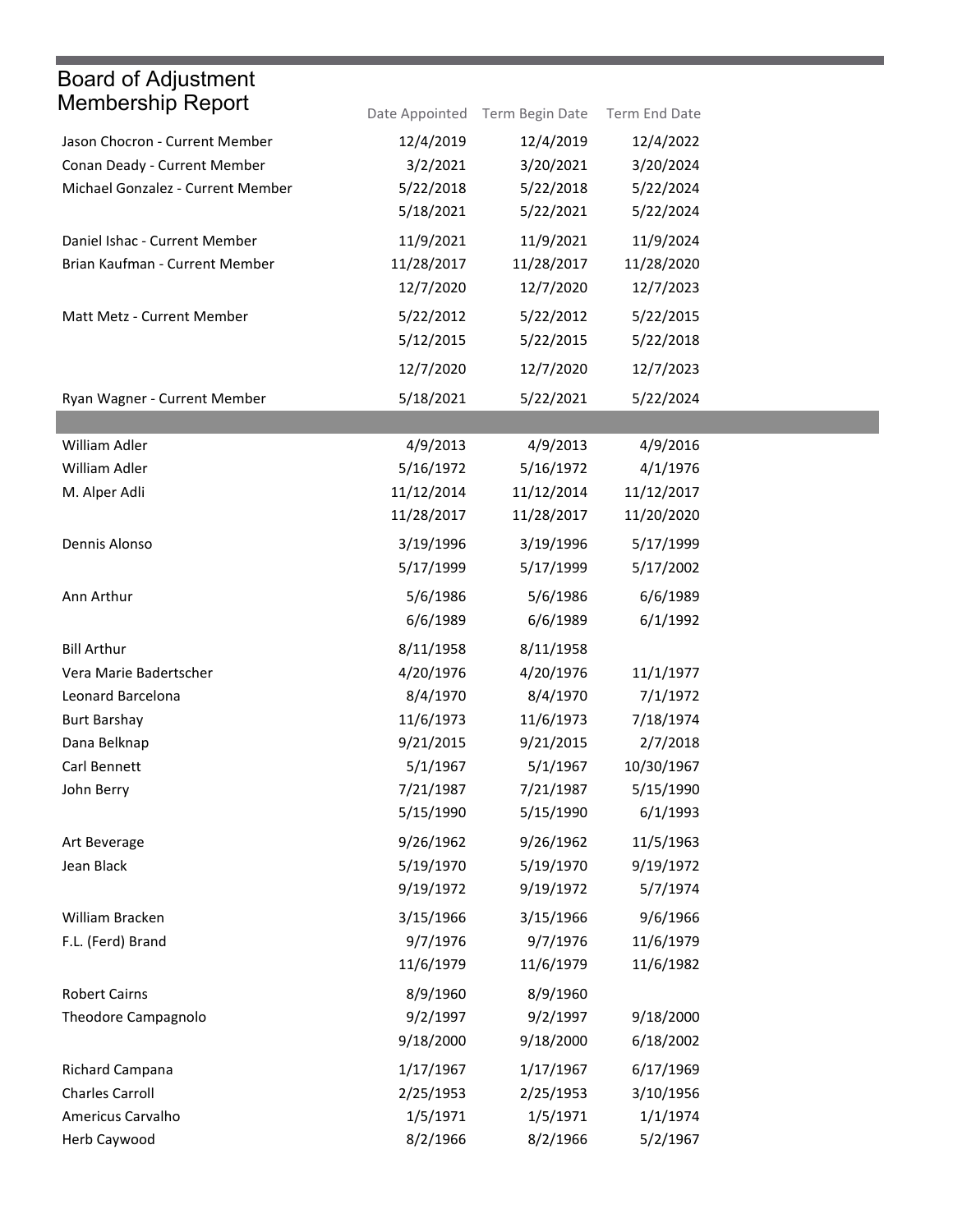| Membership Report     |            | Date Appointed Term Begin Date | Term End Date |
|-----------------------|------------|--------------------------------|---------------|
| Milt Clauer           | 6/15/1965  | 6/15/1965                      | 11/2/1965     |
|                       | 11/2/1965  | 11/2/1965                      | 11/19/1968    |
|                       | 11/19/1968 | 11/19/1968                     | 11/19/1971    |
| Charles Clayton       | 2/25/1953  | 2/25/1953                      | 2/25/1956     |
| <b>Charles Cox</b>    | 2/9/1954   | 2/9/1954                       |               |
| William Crawford      | 3/20/1984  | 3/20/1984                      | 3/20/1987     |
| C. Webb Crockett      | 9/21/1968  | 9/21/1968                      | 9/21/1971     |
|                       | 9/21/1971  | 9/21/1971                      | 10/16/1973    |
| Frederick Davidson    | 7/2/1991   | 7/2/1991                       | 7/5/1994      |
|                       | 7/5/1994   | 7/5/1994                       | 7/1/1997      |
| Patrick Davis         | 5/15/2006  | 5/15/2006                      | 5/15/2009     |
|                       | 2/17/2009  | 5/15/2009                      | 5/15/2012     |
| Gene Davis            | 11/6/1984  | 11/6/1984                      | 5/10/1985     |
| Don Davis             | 3/21/1972  | 3/21/1972                      | 11/6/1973     |
|                       | 11/6/1973  | 11/6/1973                      | 11/6/1976     |
| Joseph Dawson         | 3/20/2018  | 3/20/2018                      | 3/20/2021     |
| Michael De Nitto      | 8/26/2008  | 9/20/2008                      | 9/20/2011     |
|                       | 9/13/2011  | 9/20/2011                      | 6/10/2012     |
| T.W. Denson           | 3/10/1953  | 3/10/1953                      | 3/10/1956     |
| Hank Dollard          | 9/26/1962  | 9/26/1962                      | 9/26/1965     |
| Gary Donahoe          | 2/17/2015  | 2/17/2015                      | 2/17/2018     |
|                       | 1/23/2018  | 2/17/2018                      | 2/21/2021     |
| <b>Burson Donn</b>    | 3/10/1953  | 3/10/1953                      | 3/10/1956     |
| PollyAnn Drenten      | 5/7/1974   | 5/7/1974                       | 9/6/1975      |
| <b>Robert Edwards</b> | 7/1/1997   | 7/1/1997                       | 7/1/2000      |
| <b>Bill Flanigan</b>  | 8/9/1960   | 8/9/1960                       |               |
| Paul Garry            | 9/10/2013  | 10/19/2013                     | 10/19/2016    |
|                       | 11/28/2016 | 11/28/2016                     | 11/28/2019    |
| Ben Goodman           | 12/2/1958  | 12/2/1958                      | 9/26/1962     |
|                       | 9/26/1962  | 9/26/1962                      | 1/15/1963     |
| Jennifer Goralski     | 8/26/2002  | 8/26/2002                      | 9/20/2005     |
|                       | 9/20/2005  | 9/20/2005                      | 10/1/2008     |
| Michael Graham        | 2/3/1987   | 2/3/1987                       | 5/15/1990     |
|                       | 5/15/1990  | 5/15/1990                      | 6/1/1993      |
| Herbert Green         | 12/2/1958  | 12/2/1958                      |               |
| Walter Gresham        | 9/19/1961  | 9/19/1961                      |               |
| Joyce Hall            | 9/16/1980  | 9/16/1980                      | 10/4/1983     |
|                       | 10/4/1983  | 10/4/1983                      | 10/21/1986    |
|                       | 10/21/1986 | 10/21/1986                     | 11/1/1989     |
| William Hansmeyer     | 11/5/1963  | 11/5/1963                      | 11/5/1966     |
| John Harper, Jr.      | 4/4/1972   | 4/4/1972                       | 4/4/1975      |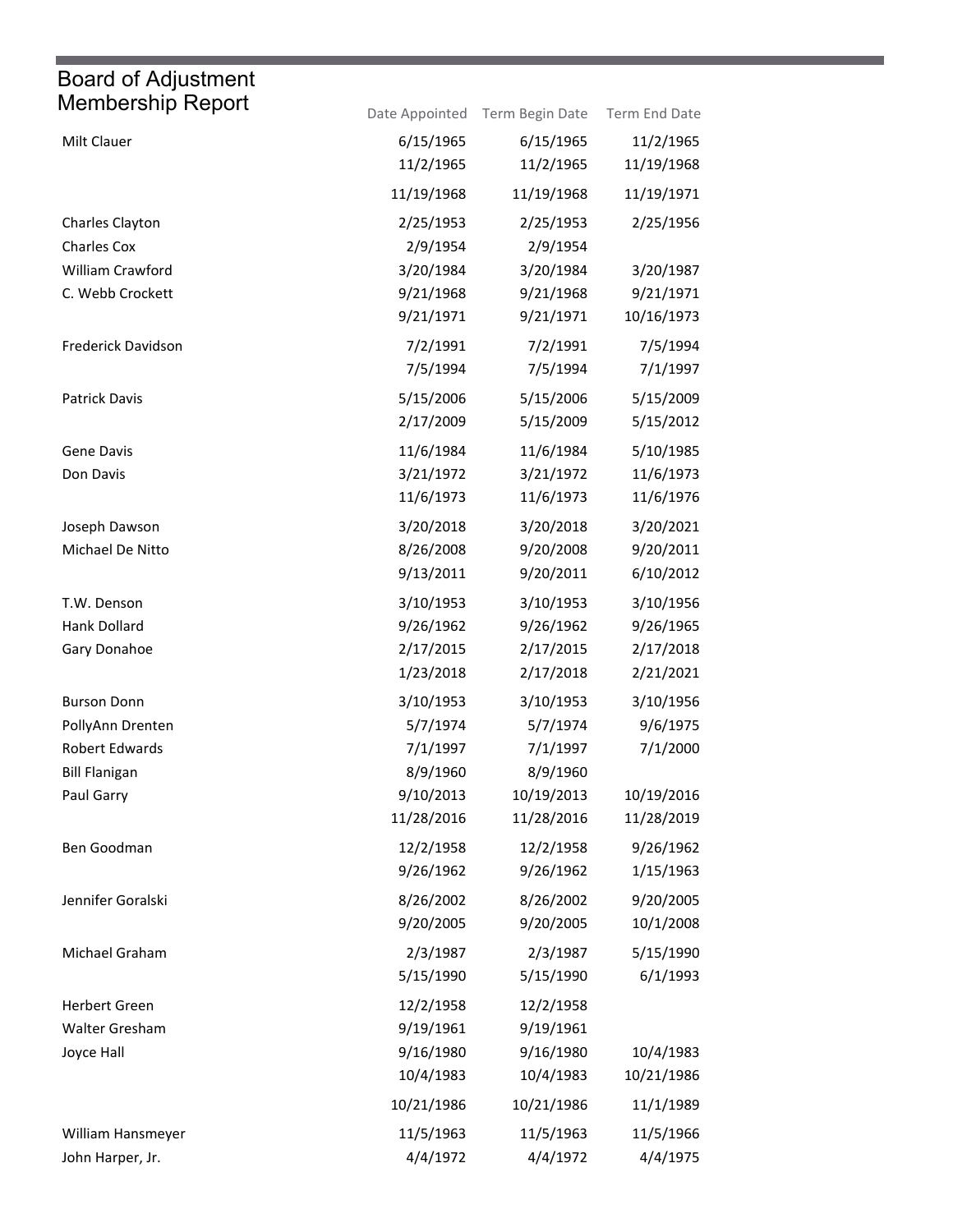| Membership Report        |            | Date Appointed Term Begin Date | Term End Date |
|--------------------------|------------|--------------------------------|---------------|
| David Hawkins            | 3/3/1978   | 3/3/1978                       | 3/3/1981      |
|                          | 3/3/1981   | 3/3/1981                       | 4/1/1984      |
| Gerald Hill              | 11/2/1965  | 11/2/1965                      | 1/17/1967     |
| <b>Richard Hollowell</b> | 6/24/2008  | 6/24/2008                      | 8/5/2010      |
| Walter Holman            | 2/6/1962   | 2/6/1962                       | 1/2/1963      |
| <b>Bob Huber</b>         | 1/10/1988  | 1/10/1988                      | 2/1/1991      |
| Kent Huson               | 6/18/1963  | 6/18/1963                      | 11/2/1965     |
|                          | 11/2/1965  | 11/2/1965                      | 8/16/1966     |
| Harold Jackson           | 8/23/1960  | 8/23/1960                      | 1/2/1963      |
| Jack Jaques              | 2/6/1962   | 2/6/1962                       | 1/2/1963      |
| William Johnson          | 9/6/1966   | 9/6/1966                       |               |
| <b>Ernest Jones</b>      | 12/8/2003  | 12/8/2003                      | 6/12/2006     |
| Shirley Jones            | 11/20/1973 | 11/20/1973                     |               |
| Beverly Jordano          | 9/19/1995  | 9/19/1995                      | 10/1/1998     |
| Robert Kahl              | 1/17/1967  | 1/17/1967                      | 11/18/1968    |
| Susan Kayler             | 6/22/1993  | 6/22/1993                      | 7/2/1996      |
|                          | 7/2/1996   | 7/2/1996                       | 7/1/1999      |
| Harold Kennedy           | 7/24/1962  | 7/24/1962                      | 9/26/1962     |
|                          | 9/26/1962  | 9/26/1962                      | 11/2/1965     |
|                          | 11/2/1965  | 11/2/1965                      | 9/17/1968     |
| Geoffrey Kercsmar        | 9/26/2006  | 9/26/2006                      | 9/26/2009     |
|                          | 6/23/2009  | 9/26/2009                      | 9/26/2012     |
| Jim Kirch                | 8/9/1960   | 8/9/1960                       |               |
| Tanya Kirkpatrick        | 8/4/1987   | 8/4/1987                       | 5/15/1990     |
|                          | 5/15/1990  | 5/15/1990                      | 5/1/1993      |
| Forrest Kohn             | 7/24/1962  | 7/24/1962                      | 9/26/1962     |
|                          | 9/26/1962  | 9/26/1962                      | 11/2/1965     |
|                          | 11/2/1965  | 11/2/1965                      | 11/19/1968    |
|                          | 11/19/1968 | 11/19/1968                     | 12/1/1970     |
| Robert LeMarr            | 2/17/2009  | 2/17/2009                      | 2/17/2012     |
| Gene Lenahan             | 6/22/1993  | 6/22/1993                      | 7/2/1996      |
|                          | 7/2/1996   | 7/2/1996                       | 7/1/1999      |
| Jay Leopold              | 5/22/2018  | 5/22/2018                      | 5/22/2021     |
| Charles Lewis            | 2/25/1953  | 2/25/1953                      | 2/25/1956     |
| Monica Lindstrom         | 1/30/2007  | 1/30/2007                      | 1/30/2010     |
|                          | 10/13/2009 | 1/30/2010                      | 4/9/2013      |
| Charles Lotzar           | 6/16/1998  | 6/16/1998                      | 4/17/2000     |
| Sam Lowe                 | 9/21/1971  | 9/21/1971                      |               |
| Isabel MacDougal         | 6/16/1992  | 6/16/1992                      | 6/20/1995     |
|                          | 6/20/1995  | 6/20/1995                      | 7/1/1998      |
| <b>Bill Mack</b>         | 9/19/1972  | 9/19/1972                      | 6/15/1976     |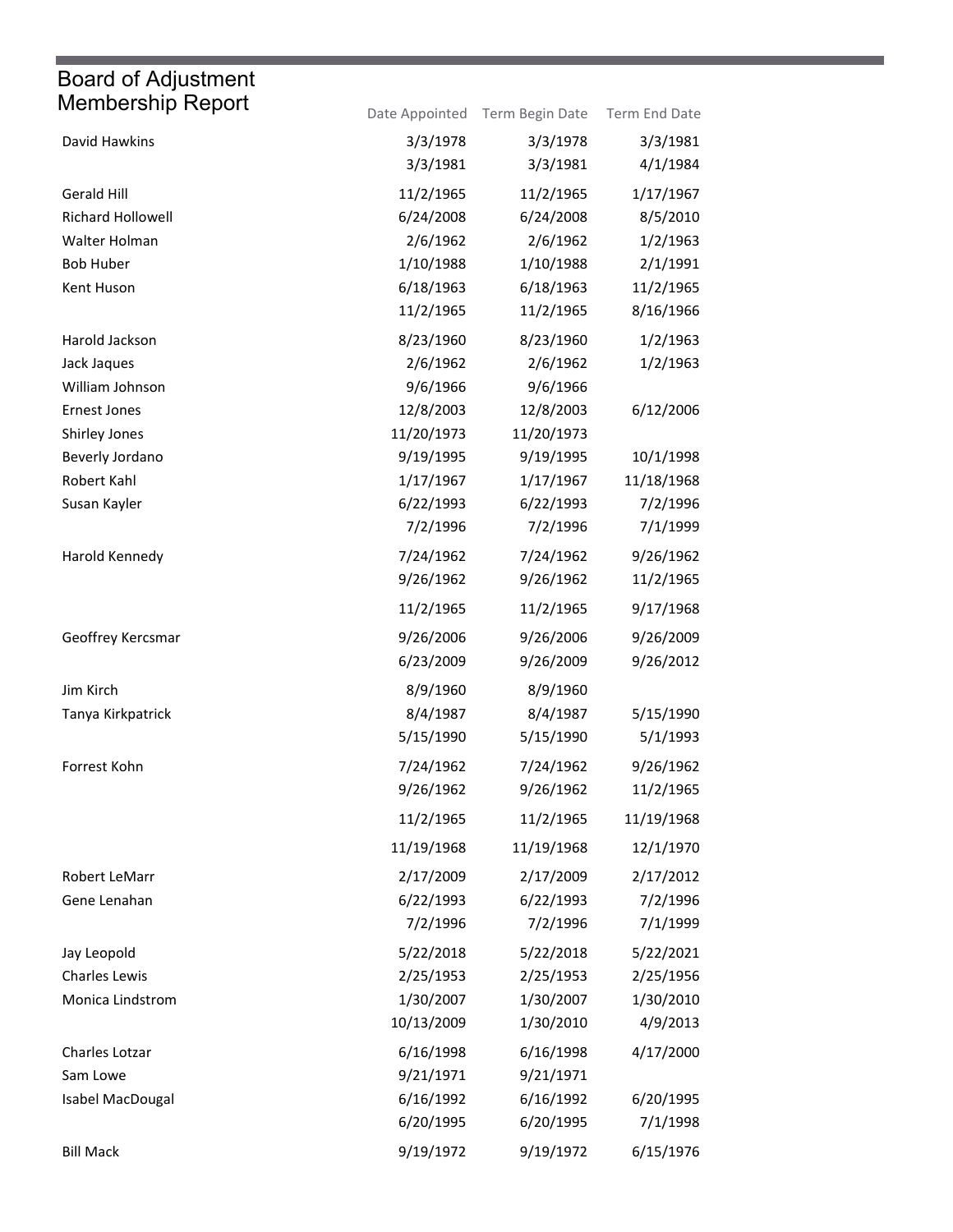| <b>Membership Report</b> |            | Date Appointed Term Begin Date | Term End Date |
|--------------------------|------------|--------------------------------|---------------|
| Myron Marsh              | 2/19/1991  | 2/19/1991                      | 2/19/1994     |
|                          | 2/15/1994  | 2/19/1994                      | 3/1/1997      |
| Sergio Martinez          | 4/9/2013   | 4/9/2013                       | 4/9/2016      |
|                          | 5/3/2016   | 5/3/2016                       | 8/30/2017     |
| Matthew Mason            | 9/4/2012   | 9/26/2012                      | 9/13/2014     |
| Lester Matlock           | 8/23/1960  | 8/23/1960                      |               |
| Jim Matthews             | 4/1/1958   | 4/1/1958                       |               |
| Fenton McDonough         | 10/7/1975  | 10/7/1975                      | 1/9/1979      |
|                          | 1/9/1979   | 1/9/1979                       | 2/13/1979     |
| George Menoes            | 4/18/1963  | 4/18/1963                      | 9/15/1965     |
| <b>Richard Mettler</b>   | 5/21/1968  | 5/21/1968                      | 9/1/1970      |
|                          | 9/1/1970   | 9/1/1970                       | 9/1/1973      |
| Matt Metz                | 12/7/2020  | 12/7/2020                      | 12/7/2023     |
| <b>Terry Mika</b>        | 4/17/2000  | 4/30/2000                      | 4/30/2003     |
|                          | 6/3/2003   | 6/3/2003                       | 6/3/2006      |
|                          | 11/21/2006 | 11/21/2006                     | 11/21/2009    |
|                          | 10/13/2009 | 11/21/2009                     | 4/9/2013      |
| Greg Mona                | 5/3/2019   | 5/3/2016                       | 4/9/2018      |
| Lester Mowry             | 2/25/1953  | 2/25/1953                      |               |
| <b>Troy Murray</b>       | 4/6/1965   | 4/6/1965                       | 11/2/1965     |
|                          | 11/2/1965  | 11/2/1965                      | 5/2/1967      |
| <b>Howard Myers</b>      | 2/17/2004  | 2/17/2004                      | 2/17/2007     |
|                          | 1/30/2007  | 2/17/2007                      | 11/27/2008    |
| Pat O'Brien              | 10/30/1967 | 10/30/1967                     | 6/17/1969     |
|                          | 1/2/1973   | 1/2/1973                       | 11/6/1973     |
| Harry Paston             | 8/3/1993   | 8/3/1993                       | 8/1/1996      |
| Jack Paxton              | 2/25/1953  | 2/25/1953                      | 3/10/1956     |
| Carol Perica             | 8/26/2002  | 8/26/2002                      | 9/20/2005     |
|                          | 9/20/2005  | 9/20/2005                      | 10/1/2008     |
| Toni Raineri             | 2/13/1979  | 2/13/1979                      | 10/6/1981     |
|                          | 10/6/1981  | 10/6/1981                      | 10/6/1984     |
| Charles Redfern          | 5/2/1967   | 5/2/1967                       | 5/21/1968     |
| <b>Matthew Ringer</b>    | 5/4/1982   | 5/4/1982                       | 6/1/1985      |
|                          | 5/21/1985  | 6/1/1985                       | 6/1/1988      |
| Dennis Robbins           | 12/6/1994  | 12/6/1994                      | 6/1/1995      |
| Mike Robbins             | 4/20/1976  | 4/20/1976                      | 4/4/1978      |
| Lloyd Robertson          | 6/4/1985   | 6/4/1985                       | 7/5/1988      |
|                          | 7/5/1988   | 7/5/1988                       | 7/1/1991      |
| Ronald Robins            | 6/18/2002  | 6/18/2002                      | 8/1/2002      |
| John Roeder              | 3/21/1978  | 3/21/1978                      | 8/5/1980      |
| Alex (Taylor) Roncancio  | 9/4/2012   | 9/4/2012                       | 9/4/2015      |